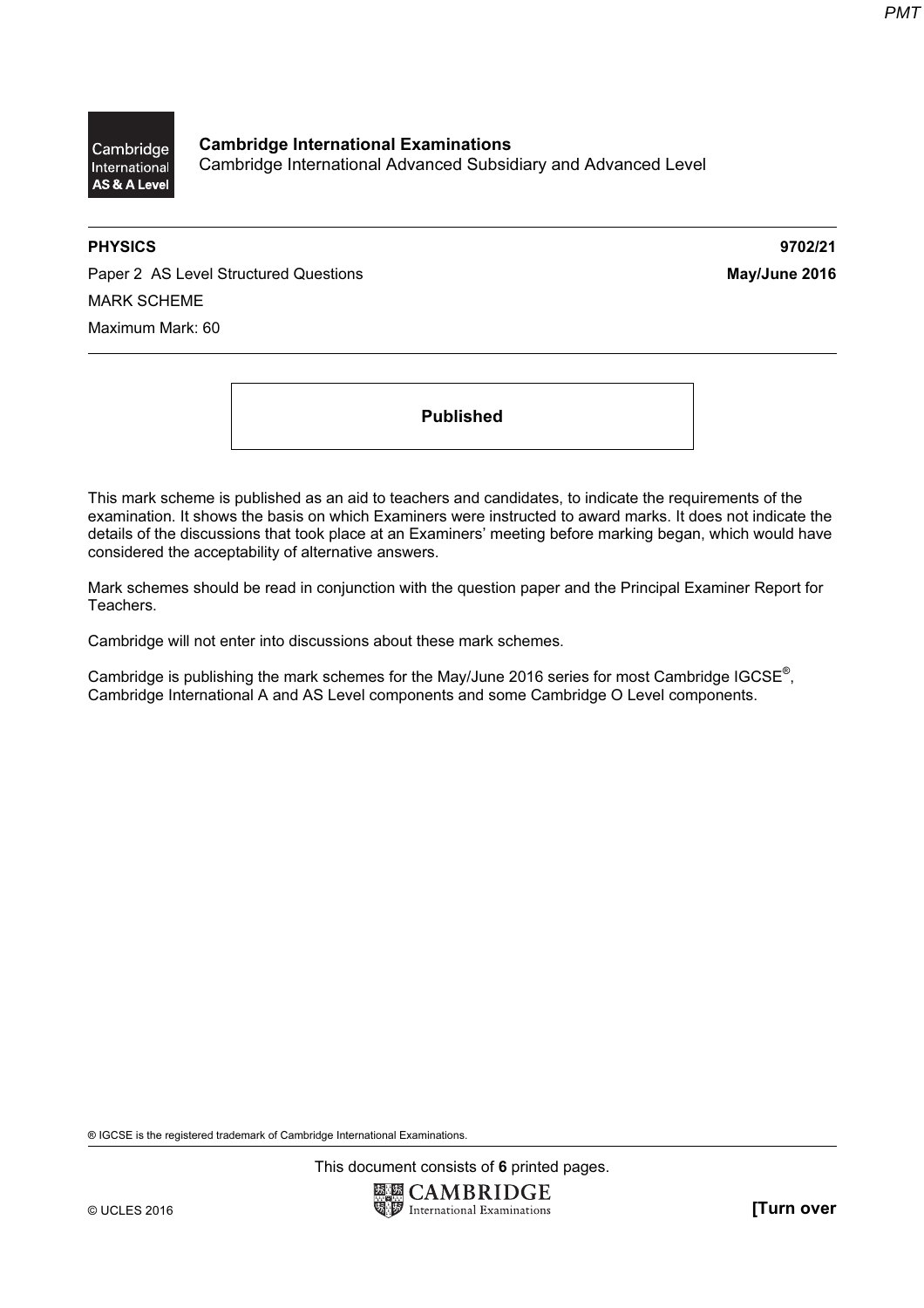| Page 2 | <b>Mark Scheme</b>                                                                                                             | <b>Syllabus</b> | Paper          |       |
|--------|--------------------------------------------------------------------------------------------------------------------------------|-----------------|----------------|-------|
|        | Cambridge International AS/A Level - May/June 2016                                                                             | 9702            | 21             |       |
|        | (a) (i) $(50 \text{ to } 200) \times 10^{-3} \text{ kg or } (0.05 \text{ to } 0.2) \text{ kg}$                                 |                 | B <sub>1</sub> | $[1]$ |
|        | (ii) $(50 \text{ to } 300) \text{ cm}^3$                                                                                       |                 | <b>B1</b>      | $[1]$ |
|        | (b) density = mass/volume or $\rho = M/V$                                                                                      |                 | C <sub>1</sub> |       |
|        | $V = [\pi (0.38 \times 10^{-3})^2 \times 25.0 \times 10^{-2}]/4$ (= 2.835 $\times 10^{-8}$ m <sup>3</sup> )                    |                 | C <sub>1</sub> |       |
|        | $\rho = (0.225 \times 10^{-3})/2.835 \times 10^{-8}$<br>$= 7940$ (kg m <sup>-3</sup> )                                         |                 | A <sub>1</sub> |       |
|        | $\Delta \rho / \rho = 2(0.01/0.38) + (0.1/25.0) + (0.001/0.225)$ [= 0.061]<br>or                                               |                 |                |       |
|        | $\% \rho = 5.3\% + 0.40\% + 0.44\%$ (= 6.1%)                                                                                   |                 | C <sub>1</sub> |       |
|        | $\Delta \rho$ = 0.061 $\times$ 7940 = 480 (kg m <sup>-3</sup> )                                                                |                 |                |       |
|        | density = $(7.9 \pm 0.5) \times 10^3$ kg m <sup>-3</sup> or $(7900 \pm 500)$ kg m <sup>-3</sup>                                |                 | A <sub>1</sub> | $[5]$ |
|        | (a) (i) horizontal component $(= 12 \cos 50^\circ) = 7.7 \text{ m s}^{-1}$                                                     |                 | A <sub>1</sub> | $[1]$ |
|        | (ii) vertical component (= $12 \sin 50^\circ$ or $7.7 \tan 50^\circ$ ) = $9.2 \text{ m s}^{-1}$                                |                 | A <sub>1</sub> | $[1]$ |
|        | <b>(b)</b> $v^2 = u^2 + 2as$ and $v = 0$ or $mgh = \frac{1}{2}mv^2$ or $s = v^2 \sin^2 \theta / 2g$                            |                 | C <sub>1</sub> |       |
|        | $9.2^2 = 2 \times 9.81 \times h$ hence $h = 4.3$ (4.31) m                                                                      |                 | A <sub>1</sub> | $[2]$ |
|        | alternative methods using time to maximum height of 0.94 s:                                                                    |                 |                |       |
|        | $s = ut + \frac{1}{2}at^2$ and $t = 0.94$ (s)<br>s = $9.2 \times 0.94 - \frac{1}{2} \times 9.81 \times 0.94^2$ hence s = 4.3 m |                 | (C1)<br>(A1)   |       |
|        | or<br>$s = vt - V_2at^2$ and $t = 0.94$ (s)<br>$s = \frac{1}{2} \times 9.81 \times 0.94^2$ hence s = 4.3 m                     |                 | (C1)<br>(A1)   |       |
|        | or<br>$s = \frac{1}{2}(u + v)t$ and $t = 0.94$ (s)<br>$s = \frac{1}{2} \times 9.2 \times 0.94$ hence s = 4.3 m                 |                 | (C1)<br>(A1)   |       |
|        | (c) $t (= 9.2/9.81) = 0.94 (0.938)s$                                                                                           |                 | C <sub>1</sub> |       |
|        | horizontal distance = $0.938 \times 7.7$ (= $7.23$ m)                                                                          |                 | C <sub>1</sub> |       |
|        | displacement = $[4.3^2 + 7.23^2]^{1/2}$                                                                                        |                 | C <sub>1</sub> |       |
|        | $= 8.4 m$                                                                                                                      |                 | A <sub>1</sub> | $[4]$ |
|        |                                                                                                                                |                 |                |       |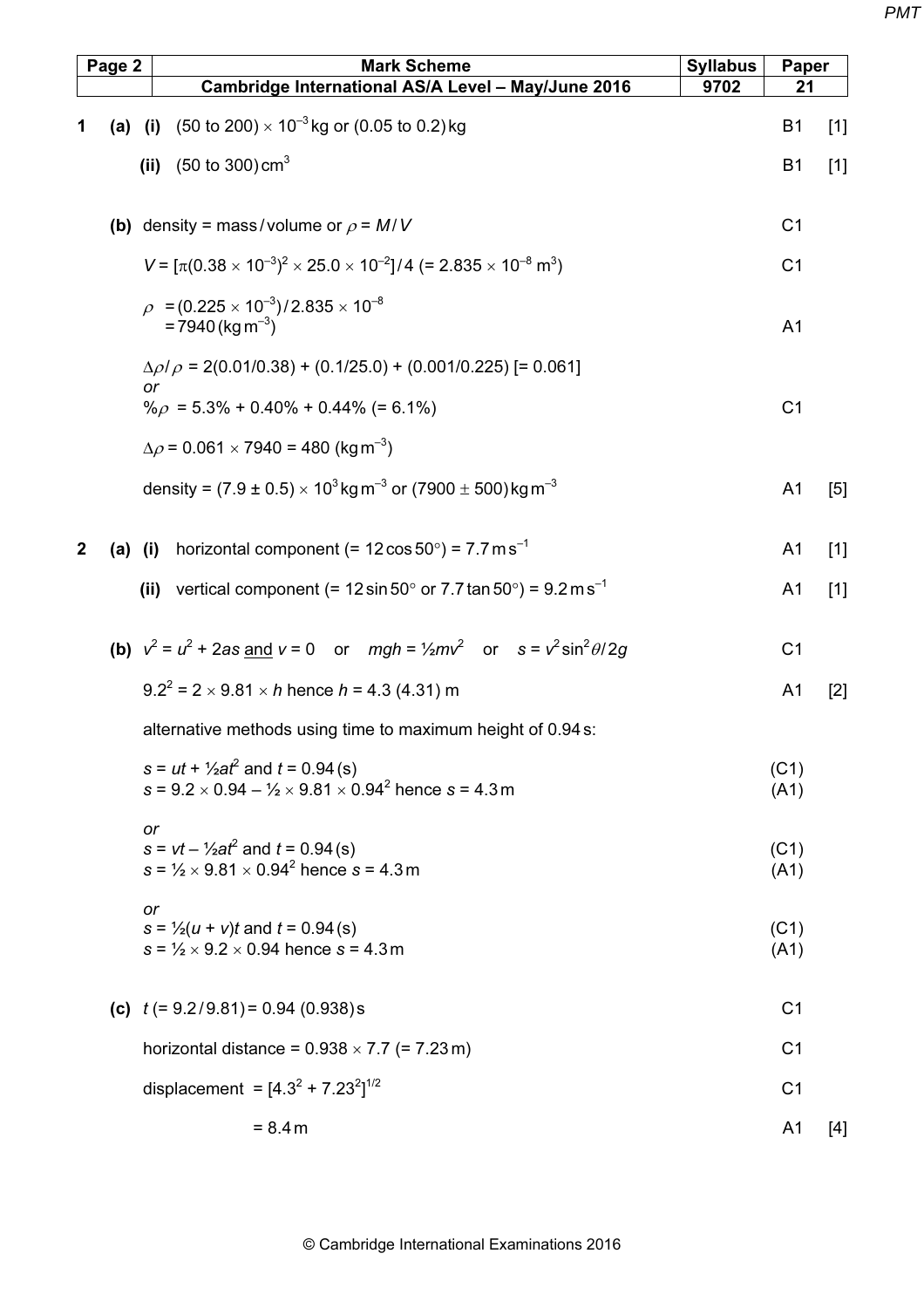|   | Page 3 |           | <b>Mark Scheme</b>                                                                                                                       | <b>Syllabus</b> | Paper          |       |
|---|--------|-----------|------------------------------------------------------------------------------------------------------------------------------------------|-----------------|----------------|-------|
|   |        |           | Cambridge International AS/A Level - May/June 2016                                                                                       | 9702            | 21             |       |
| 3 | (a)    | (i)       | force $(= mg = 0.15 \times 9.81) = 1.5 (1.47) N$                                                                                         |                 | A <sub>1</sub> | $[1]$ |
|   |        | (ii)      | resultant force (on ball) is zero so normal contact force = weight<br>or                                                                 |                 |                |       |
|   |        |           | the forces are in opposite directions so normal contact force = weight                                                                   |                 |                |       |
|   |        |           | or<br>normal contact force up = weight down                                                                                              |                 | A <sub>1</sub> | $[1]$ |
|   |        | $(b)$ (i) | (resultant) force proportional/equal to rate of change of momentum                                                                       |                 | B <sub>1</sub> | $[1]$ |
|   |        | (ii)      | change in momentum = $0.15 \times (6.2 + 2.5)$ (= 1.305 Ns)                                                                              |                 | C <sub>1</sub> |       |
|   |        |           | magnitude of force $= 1.305/0.12$<br>$= 11 (10.9) N$                                                                                     |                 | A <sub>1</sub> |       |
|   |        |           | or                                                                                                                                       |                 |                |       |
|   |        |           | (average) acceleration = $(6.2 + 2.5)$ / 0.12 (= 72.5 m s <sup>-2</sup> )                                                                |                 | (C1)           |       |
|   |        |           | magnitude of force = $0.15 \times 72.5$<br>$= 11 (10.9) N$                                                                               |                 | (A1)           |       |
|   |        |           | (direction of force is) upwards/up                                                                                                       |                 | <b>B1</b>      | $[3]$ |
|   |        | (iii)     | there is a change/gain in momentum of the floor                                                                                          |                 | M1             |       |
|   |        |           | this is equal (and opposite) to the change/loss in momentum of the ball so<br>momentum is conserved                                      |                 | A <sub>1</sub> | $[2]$ |
|   |        |           | or                                                                                                                                       |                 |                |       |
|   |        |           | change of (total) momentum of ball and floor is zero<br>so momentum is conserved                                                         |                 | (M1)<br>(A1)   |       |
|   |        |           | or                                                                                                                                       |                 |                |       |
|   |        |           | (total) momentum of <b>ball and floor</b> before is equal to the (total) momentum<br>of ball and floor after<br>so momentum is conserved |                 | (M1)<br>(A1)   |       |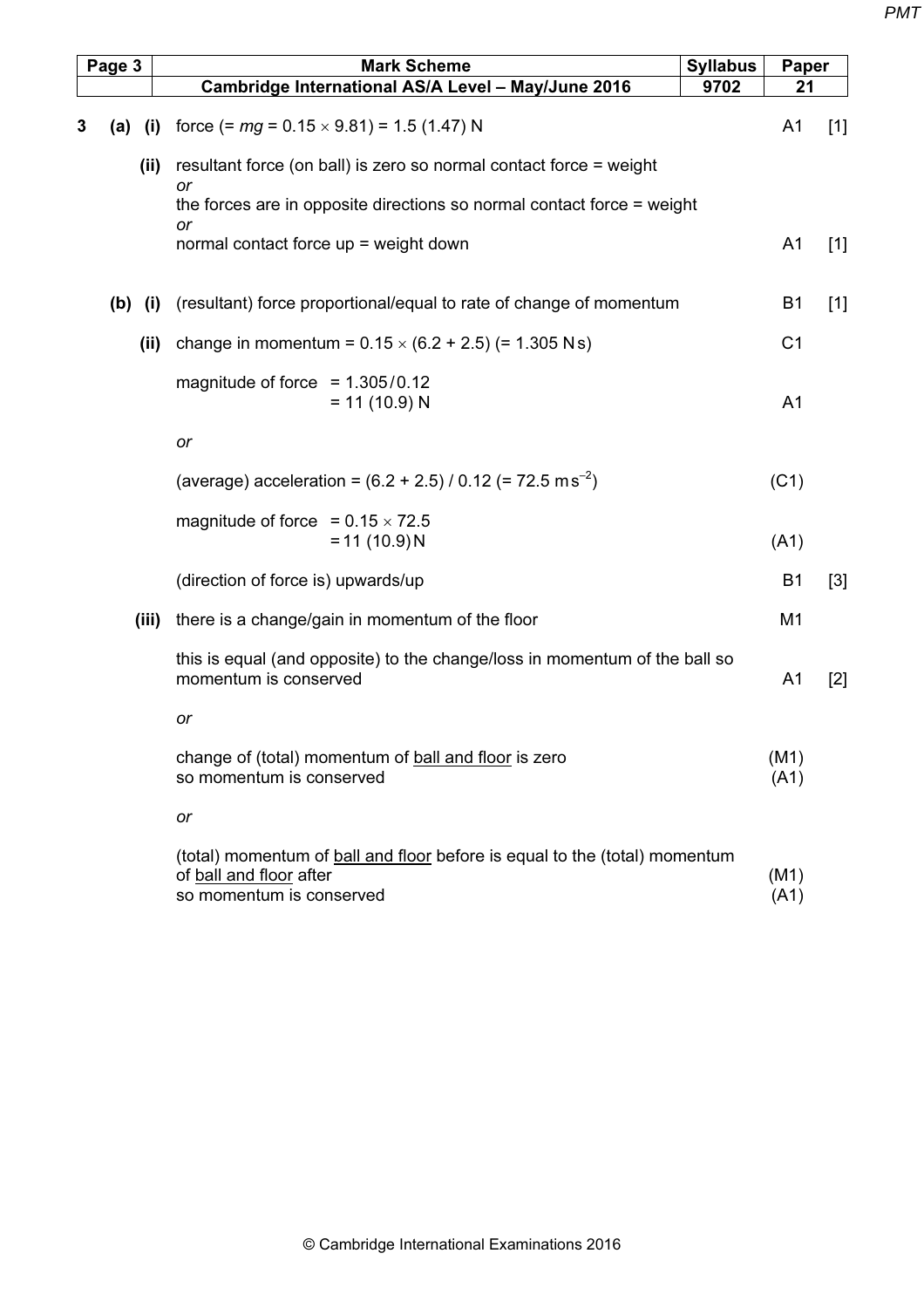|   | Page 4 |          | <b>Mark Scheme</b>                                                                                                                                                                               | <b>Syllabus</b> | Paper          |       |
|---|--------|----------|--------------------------------------------------------------------------------------------------------------------------------------------------------------------------------------------------|-----------------|----------------|-------|
|   |        |          | Cambridge International AS/A Level - May/June 2016                                                                                                                                               | 9702            | 21             |       |
| 4 |        |          | (a) the energy (stored) in a body due to its extension/compression/deformation/<br>change in shape/size                                                                                          |                 | <b>B1</b>      | $[1]$ |
|   |        |          | (b) (i) two values of $F/x$ are calculated which are the same<br>e.g. $10.4/40 = 0.26$ and $6.5/25 = 0.26$                                                                                       |                 | <b>B1</b>      |       |
|   |        |          | or                                                                                                                                                                                               |                 |                |       |
|   |        |          | ratio of two forces and the ratio of the corresponding two extensions are<br>calculated which are the same<br>e.g. $5.2/10.4 = 0.5$ and $20/40 = 0.5$                                            |                 | (B1)           |       |
|   |        |          | or                                                                                                                                                                                               |                 |                |       |
|   |        |          | gradient of graph line calculated and coordinates of one point on the<br>line used with straight line equation $y = mx + c$ to show $c = 0$                                                      |                 | (B1)           |       |
|   |        |          | (so) force is proportional to extension (and so Hooke's law obeyed)                                                                                                                              |                 | B <sub>1</sub> | $[2]$ |
|   |        | (b) (ii) | 1. $k = F/x$ or $k =$ gradient                                                                                                                                                                   |                 | C <sub>1</sub> |       |
|   |        |          | gradient or values from a single point used e.g. $k = 10.4/(40 \times 10^{-2})$                                                                                                                  |                 |                |       |
|   |        |          | $k = 26$ N m <sup>-1</sup>                                                                                                                                                                       |                 | A <sub>1</sub> | $[2]$ |
|   |        |          | 2.<br>work done $=$ area under graph<br>or $\frac{1}{2}Fx$ or $\frac{1}{2}(F_2 + F_1)(x_2 - x_1)$<br>or $\frac{1}{2}kx^2$ or $\frac{1}{2}k(x^2 - x^2)$                                           |                 | C <sub>1</sub> |       |
|   |        |          | = $\frac{1}{2} \times 10.4 \times 0.4 - \frac{1}{2} \times 5.2 \times 0.2$<br>or $\frac{1}{2} \times (5.2 + 10.4) \times 20 \times 10^{-2}$<br>or $\frac{1}{2} \times 26 \times (0.4^2 - 0.2^2)$ |                 | C <sub>1</sub> |       |
|   |        |          | $= 1.6 J$                                                                                                                                                                                        |                 | A <sub>1</sub> | $[3]$ |
|   |        |          | (c) remove the force and the spring goes back to its original length                                                                                                                             |                 | <b>B1</b>      | $[1]$ |
| 5 |        |          | (a) $T = 4$ (ms) or $4 \times 10^{-3}$ (s)                                                                                                                                                       |                 | C <sub>1</sub> |       |
|   |        |          | $f = 1/T = 1/0.004$                                                                                                                                                                              |                 |                |       |
|   |        |          | $= 250$ Hz                                                                                                                                                                                       |                 | A <sub>1</sub> | $[2]$ |
|   |        |          | <b>(b)</b> intensity $\propto$ (amplitude) <sup>2</sup> and amplitude = 2.8 (2.83)(cm)                                                                                                           |                 | <b>B1</b>      |       |
|   |        |          | curve with same period and with amplitude 2.8 cm                                                                                                                                                 |                 | B <sub>1</sub> |       |
|   |        |          | curve shifted 1.0 ms to left or to right of wave X                                                                                                                                               |                 | B <sub>1</sub> | $[3]$ |
|   |        |          |                                                                                                                                                                                                  |                 |                |       |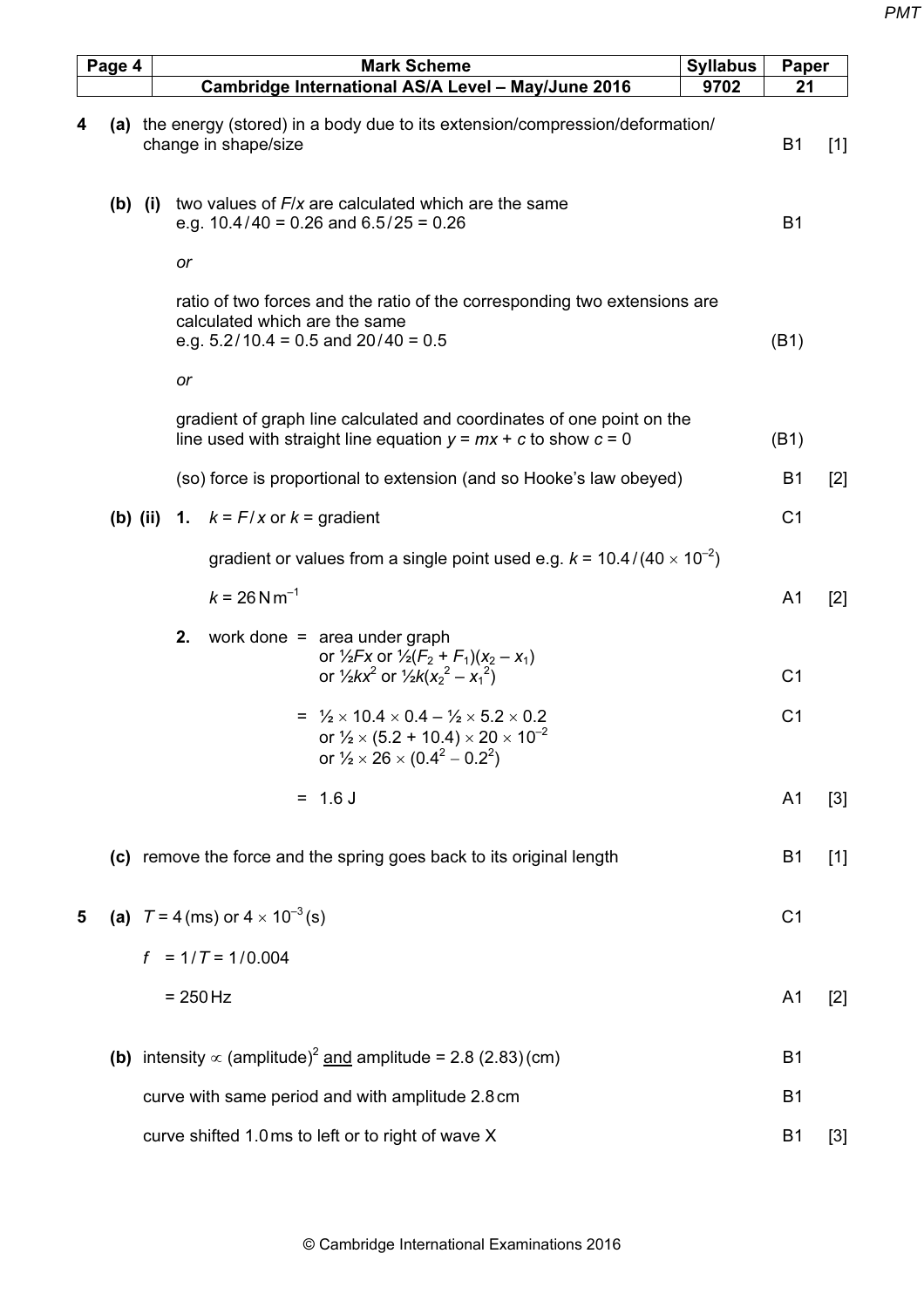|   | Page 5 |      | <b>Mark Scheme</b>                                                                                                 | <b>Syllabus</b> | Paper          |       |
|---|--------|------|--------------------------------------------------------------------------------------------------------------------|-----------------|----------------|-------|
|   |        |      | Cambridge International AS/A Level - May/June 2016                                                                 | 9702            | 21             |       |
|   |        |      | (c) (i) gradient = $(4.5 - 2.4) \times 10^{-3} / (3.25 - 1.75)$ [= $1.4 \times 10^{-3}$ ]                          |                 | <b>B1</b>      |       |
|   |        |      | wavelength = $0.45 \times 10^{-3} \times 1.4 \times 10^{-3}$                                                       |                 | C <sub>1</sub> |       |
|   |        |      | $= 6.30 \times 10^{-7}$ (m)                                                                                        |                 | C <sub>1</sub> |       |
|   |        |      | $= 630$ nm                                                                                                         |                 | A <sub>1</sub> | $[4]$ |
|   |        | (ii) | (gradient is equal to $\lambda/a$ therefore) gradient of line is reduced                                           |                 | <b>B1</b>      |       |
|   |        |      | value of x will be reduced for all values of D<br>or new line is completely below old line<br>or intercept is less |                 | <b>B1</b>      | $[2]$ |
| 6 |        |      | (a) (coulomb is) ampere second                                                                                     |                 | B <sub>1</sub> | $[1]$ |
|   |        |      | (b) (total) charge or $Q = nAle$                                                                                   |                 | M <sub>1</sub> |       |
|   |        |      | $I = Q/t$ and $l/t = v$                                                                                            |                 | M <sub>1</sub> |       |
|   |        |      | $I = nAle/t = nAve$ therefore $v = I/nAe$                                                                          |                 | A <sub>1</sub> | $[3]$ |
|   |        |      | (c) (i) ratio = $(I/nA_{\gamma}e)/(I/nA_{Z}e)$                                                                     |                 | C <sub>1</sub> |       |
|   |        |      | = $A_7/A_7$ or $4A/A$ or $\pi d^2/(\pi d^2/4)$                                                                     |                 | C <sub>1</sub> |       |
|   |        |      | $= 4$                                                                                                              |                 | A <sub>1</sub> | $[3]$ |
|   |        |      | (ii) $R = \rho l/A$ or $R = 4\rho l/\pi d^2$                                                                       |                 | <b>B1</b>      |       |
|   |        |      | $R_Y = \rho l/A$ and $R_Z = \rho(2l)/4A$<br>so $R_Y/R_Z = 2$<br>or                                                 |                 |                |       |
|   |        |      | $R_Y = 4\rho l/\pi d^2$ and $R_Z = 4\rho(2l)/\pi 4d^2$ or $2\rho l/\pi d^2$ so $R_Y/R_Z = 2$                       |                 | A <sub>1</sub> | $[2]$ |
|   |        |      | (iii) $V = 12R_Y/(R_Y + R_Z)$ or $I = 12/(R_Y + R_Z)$ and $V = IR_Y$                                               |                 | C <sub>1</sub> |       |
|   |        |      | $V = 12 \times 2/3$                                                                                                |                 |                |       |
|   |        |      | $= 8(.0)$ V                                                                                                        |                 | A <sub>1</sub> | $[2]$ |
|   |        | (iv) | ratio = $I^2 R_Y/I^2 R_Z$ or $(V_Y^2/R_Y)/(V_Z^2/R_Z)$ or $(V_Y I)/(V_Z I)$                                        |                 |                |       |
|   |        |      | $= 2$                                                                                                              |                 | A <sub>1</sub> | $[1]$ |
|   |        |      |                                                                                                                    |                 |                |       |